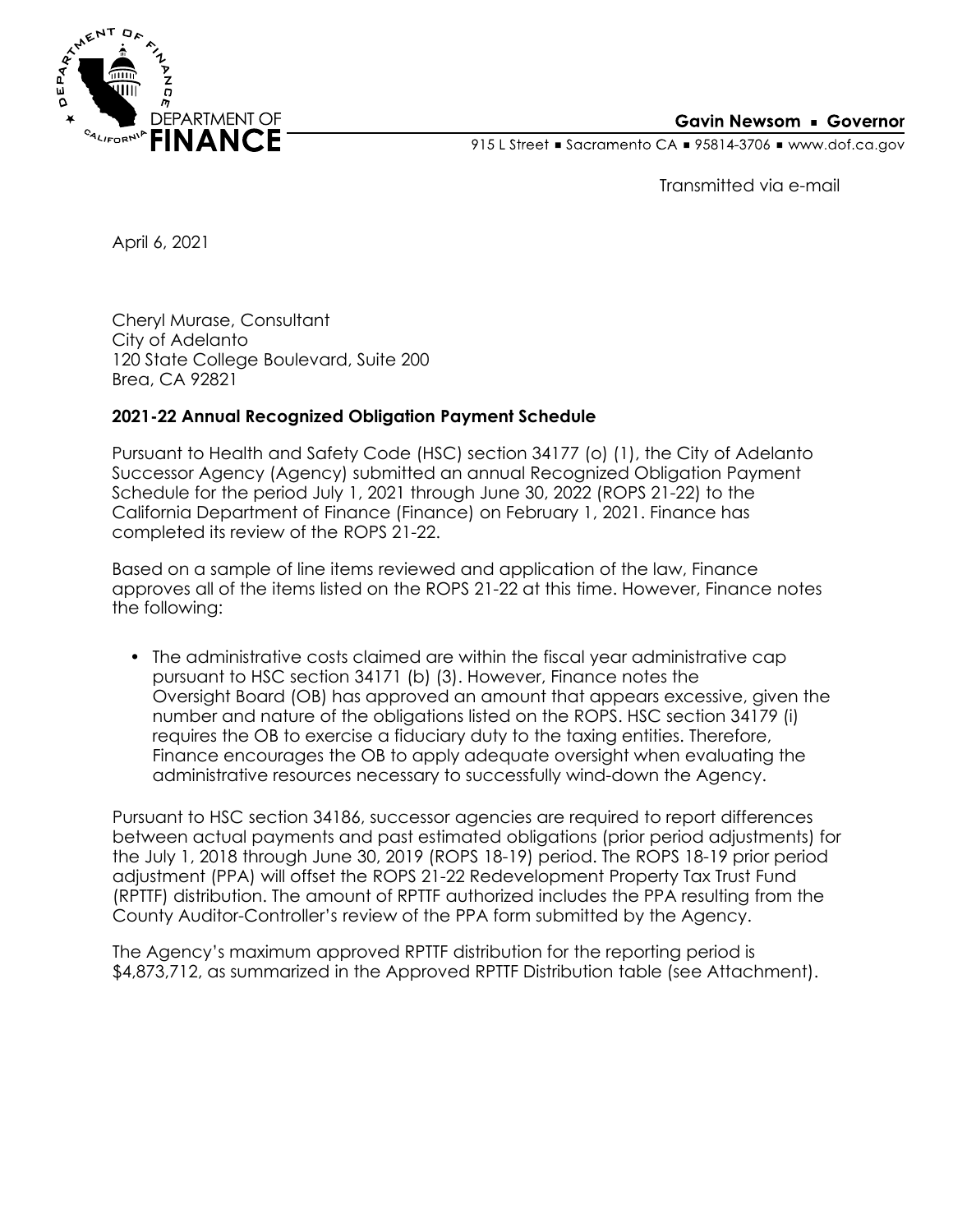Cheryl Murase April 6, 2021 Page 2

RPTTF distributions occur biannually, one distribution for the July 1, 2021 through December 31, 2021 period (ROPS A period), and one distribution for the January 1, 2022 through June 30, 2022 period (ROPS B period), based on Finance's approved amounts. Since this determination is for the entire ROPS 21-22 period, the Agency is authorized to receive up to the maximum approved RPTTF through the combined ROPS A and B period distributions.

If the Agency disagrees with our determination with respect to any items on the ROPS 21-22, except items which are the subject of litigation disputing our previous or related determinations, the Agency may request a Meet and Confer within five business days from the date of this letter. The Meet and Confer process and guidelines are available on our website:

## [http://dof.ca.gov/Programs/Redevelopment/Meet\\_And\\_Confer/](http://dof.ca.gov/Programs/Redevelopment/Meet_And_Confer/)

The Agency must use the RAD App to complete and submit its Meet and Confer request form.

Absent a Meet and Confer, this is our final determination regarding the obligations listed on the ROPS 21-22. This determination only applies to items when funding was requested for the 12-month period. If a determination by Finance in a previous ROPS is currently the subject of litigation, the item will continue to reflect the determination until the matter is resolved.

The ROPS 21-22 form submitted by the Agency and this determination letter will be posted on our website:

## <http://dof.ca.gov/Programs/Redevelopment/ROPS/>

This determination is effective for the ROPS 21-22 period only and should not be conclusively relied upon for future ROPS periods. All items listed on a future ROPS are subject to Finance's review and may be adjusted even if not adjusted on this ROPS or a preceding ROPS. The only exception is for items that have received a Final and Conclusive determination from Finance pursuant to HSC section 34177.5 (i). Finance's review of Final and Conclusive items is limited to confirming the scheduled payments as required by the obligation.

The amount available from the RPTTF is the same as the amount of property tax increment available prior to the enactment of the redevelopment dissolution law. Therefore, as a practical matter, the ability to fund the items on the ROPS with property tax increment is limited to the amount of funding available to the Agency in the RPTTF.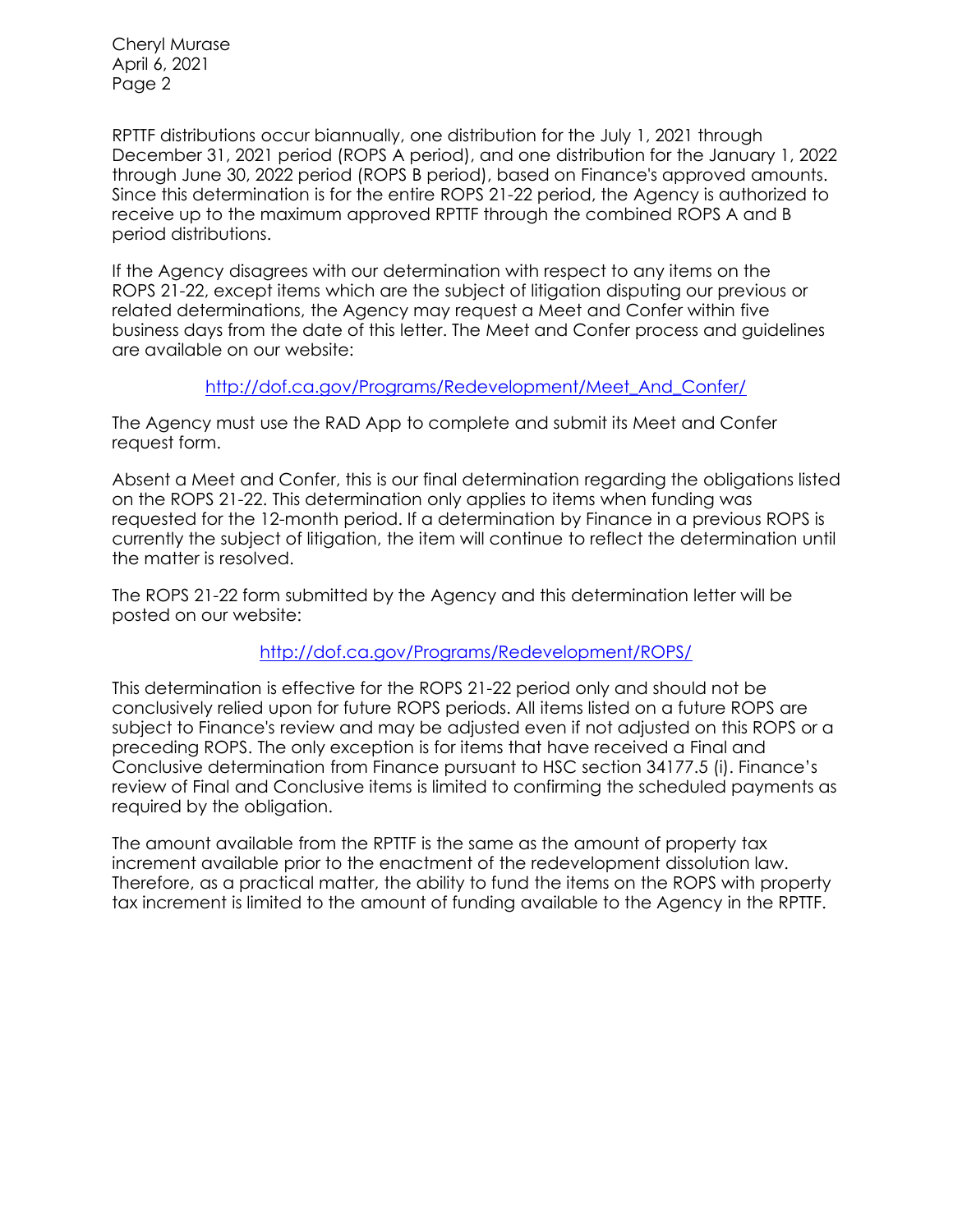Cheryl Murase April 6, 2021 Page 3

Please direct inquiries to Anna Kyumba, Supervisor, or Dylan Newton, Staff, at (916) 322-2985.

Sincerely,

Chemp S. McComieu

JENNIFER WHITAKER Program Budget Manager

cc: Ward Komers, Acting Financial Director, City of Adelanto Linda Santillano, Chief Deputy, Property Tax, San Bernardino County